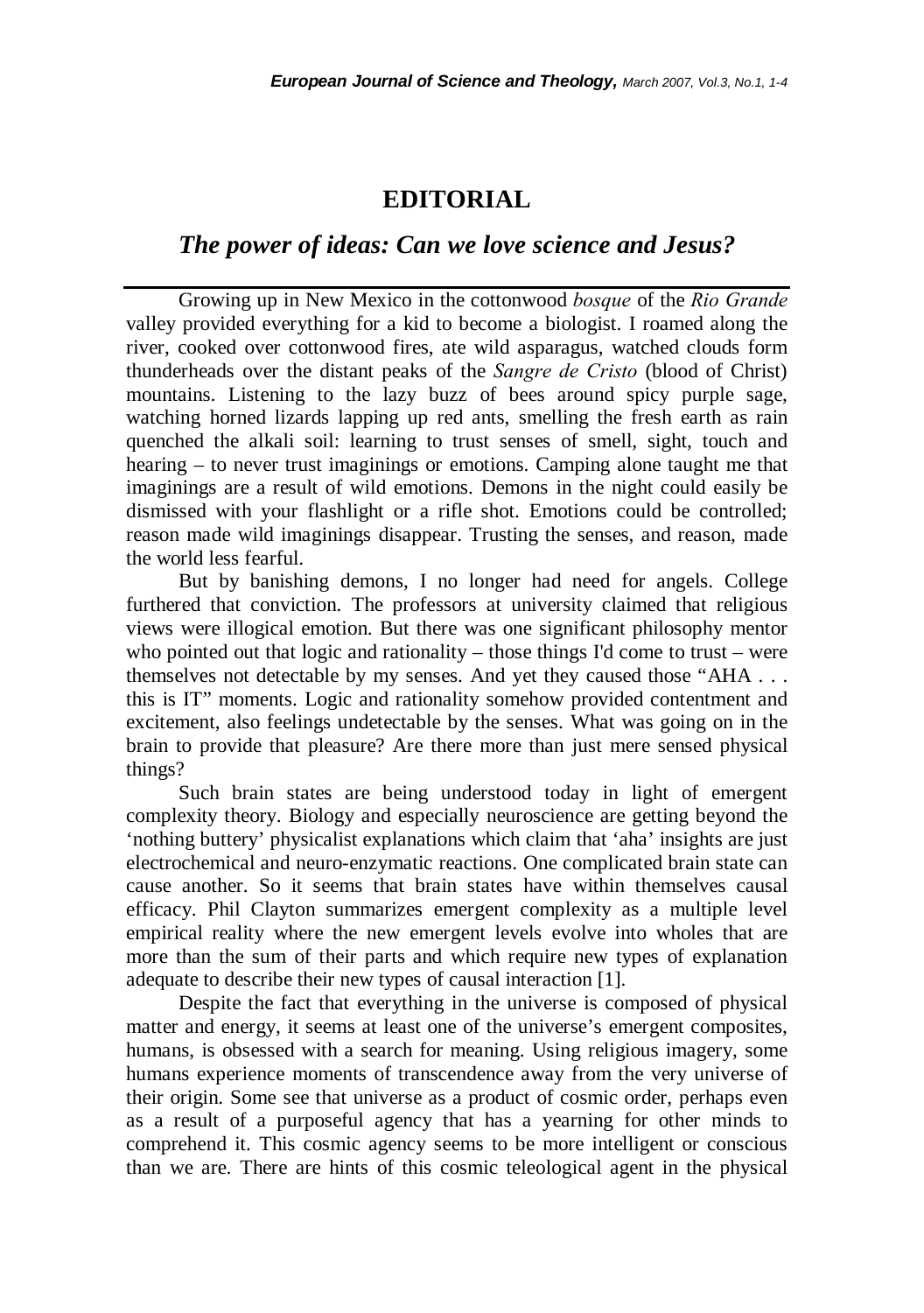world and in the inner brain activity of at least one species in it. Clayton asks, "Could not something of the divine be revealed by studying that animal that struggles with the question of God: ourselves?"

The religious response and search for transcendence is intrinsic to our existence. But are these experiences true? Is there any warrant for the hope of ultimate meaning that Clayton's emergent complexity hypothesis provides? Or is the universe pointless, absurd and meaningless? Clayton asks us to at least consider what it means for complex properties – like personhood or consciousness or the yearning for transcendence – to emerge. Certainly the methodological naturalism of science cannot adjudicate concepts like soul, supernatural entities, or explain divine action – assuming these exist. But it can admit that the human brain creates what each one of us considers ourselves to be: human persons with the ability to act in the world . . . intentional agents with a sense of purpose and a yearning for transcendence. If we can go that far, what prevents us from admitting that the emergent conception of a higher agency than ourselves may also be true? We might first want to explore what qualities such an agency would have. It might be some natural force yet discovered. But if that agency stimulates human thoughts of the numinous, of spirituality, of transcendence . . . would it be unreasonable to expect it to have characteristics that are everything we are, but infinitely more? Clayton asks these questions and hypothesizes: if there are emergent properties of the human brain which manifest themselves in a personality or character that compose persons who act, then it also makes sense that the emergent spiritual properties conceived by that brain should be conceived as 'suprapersonal'. He therefore sees reasons to make the transition from finite agency to transcendent agency. And he does so, per Robert Boyle, without any incursion of that transcendent agency into the physical order – without physical miracles as traditionally conceived.

Is there a test of Clayton's hypothesis that can be conducted to determine its rationality? Science cannot test the existence of human thoughts, only their results when physically manifested. How might the emergent conception of a higher agency than ourselves be physically manifested? Clayton explores two possibilities: individual religious experience such as that found in mystics and the ideas proposed by what many consider to be divinely-inspired sacred scriptures of the world's religions. Despite the vagaries of human experience, one still has to admit the possibility that a self-revealing divine agent could be responsible for the inner mystical brain-states of humans as they experience the numinous. Describing the phenomena by brain scans does not define away the Divine. The scriptures claiming to record the self-revelation of God are more problematic with their apparent conflicts, redactions by the communities wherein they were once accepted, and incommensurability with later cultural and historical developments.

But perhaps a third possibility exists which *can* be directly measured: the production of virtue in the person with conceptions of a higher agency. According to one view of virtue epistemology (Montmarquet), epistemic conscientiousness is a key virtue wherein one needs to develop the regulative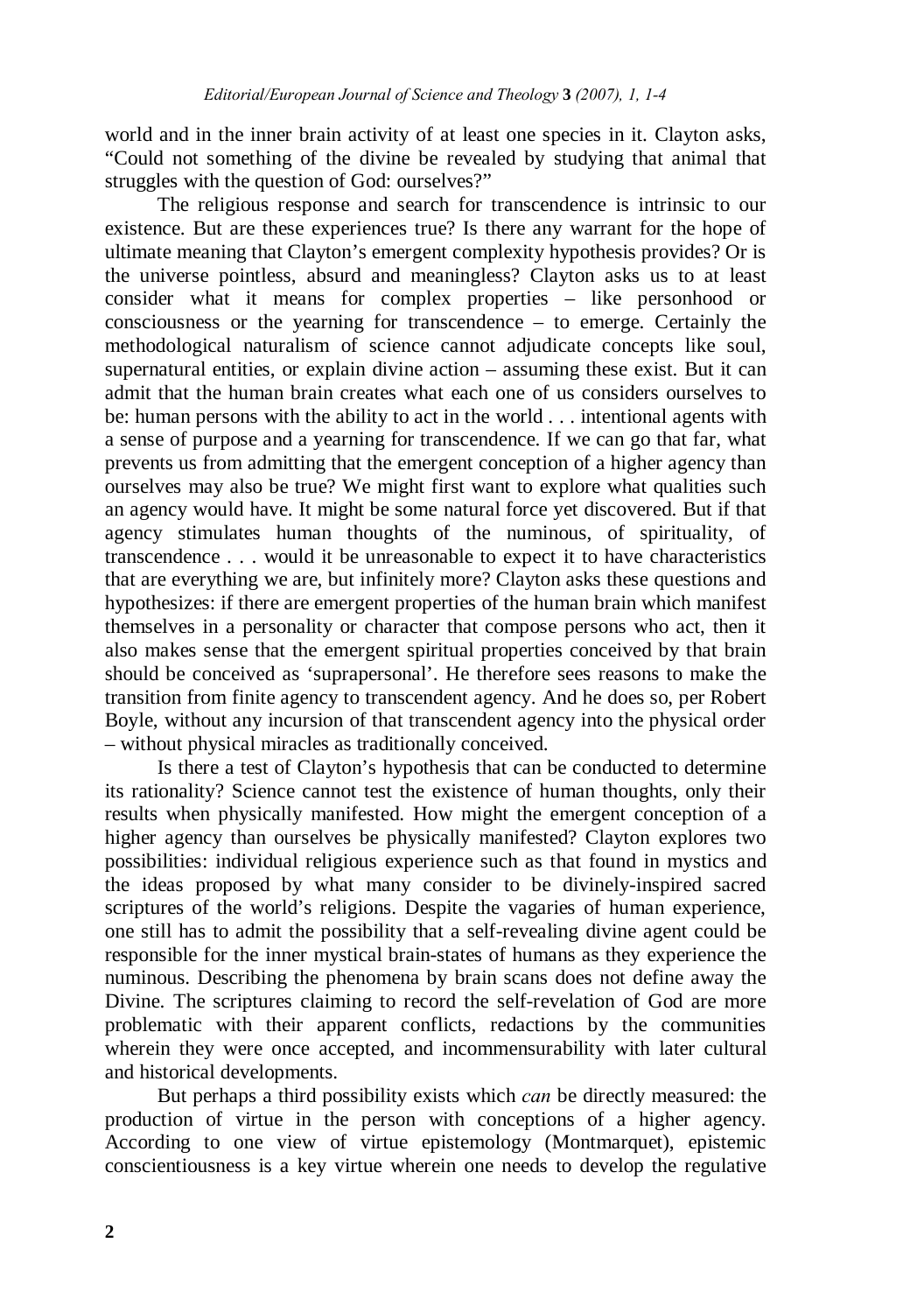virtues of impartiality (openness to other's ideas, the exchange of ideas, and a sense of one's own fallibility), intellectual sobriety (not jumping onto the bandwagon of the latest enthusiastic idea monger), and intellectual courage (a willingness to think otherwise with respect to popular ideas, perseverance in the face of opposition, and determination to see an inquiry through to the end). Put more simply by St. Paul, these are the fruits of the Spirit: love, joy, peace, patience, kindness, goodness, faithfulness, gentleness and self-control (Galatians 5.22-23).

The emergent complexity idea leads us to realize that we should seek for more coherent traction between domains of knowledge; we need to be committed to synthesizing ideas whether they are scientific, religious, or philosophical. And we need to seek out their convergences. In this light, even the idea of a Deity sustaining and upholding constant universal laws can seem rational; predictability is what science is based upon after all. Clayton puts it this way, "On the one hand, the sciences suggest nature's self-sufficiency as a closed and coherent system; on the other, they hint at what we may credibly view as a transcendent source for nature. The idea of a transcendent source does not negate science, but it does undercut claims on behalf of science's self-sufficiency." This is *not* to say that there is a place in science for empirical 'proofs' of God or discovery of divine purpose. But science today is valuing emergent complexity theory especially when reduction to physicalist explanations seems lacking. The door is open once again to have several domains of knowledge interact.

How to get scripture, discoveries of nature, traditions of the Church, and one's own personal experiences to be consistent in discovering transcendence . . . that's the job of journals such as EJST. Now in its third year, this approach is one that I can appreciate as a Phi Beta Kappan: *philosophiā biou kubernētēs*. Studying three domains of knowledge – science, theology and philosophy – if they each are avenues for pursuing truth, then one would expect that they might synergistically reach Truth. Getting these three groups to interact is an initiative of the Templeton foundation from which many international scholars receive support. It was not always that way. At an international meeting of microbial ecologists in Brazil in 1992, I was stunned by a colleague who claimed that a Christian University was an anachronism and an oxymoron. On the flip side, my appreciation of the value of proper exegesis of allegorical scriptures garners disdain from fundamentalists who label me a functional atheist. I love science and I love Jesus. How does one exist in several arenas where scientific colleagues and brethren criticize?

First, one needs to see science as like a good card game. The game is called methodological naturalism. It is a great method to explain how and why things happen. At the card game of science, you only play naturalistic explanation cards to describe why things happen. Supernatural cards are trumps. No one trumps because the game ends when you do. The goal is to keep the game going; not to win. Some scientists want to win the game and so they make a false metaphysical leap and say that all there is in reality (not just in the game)